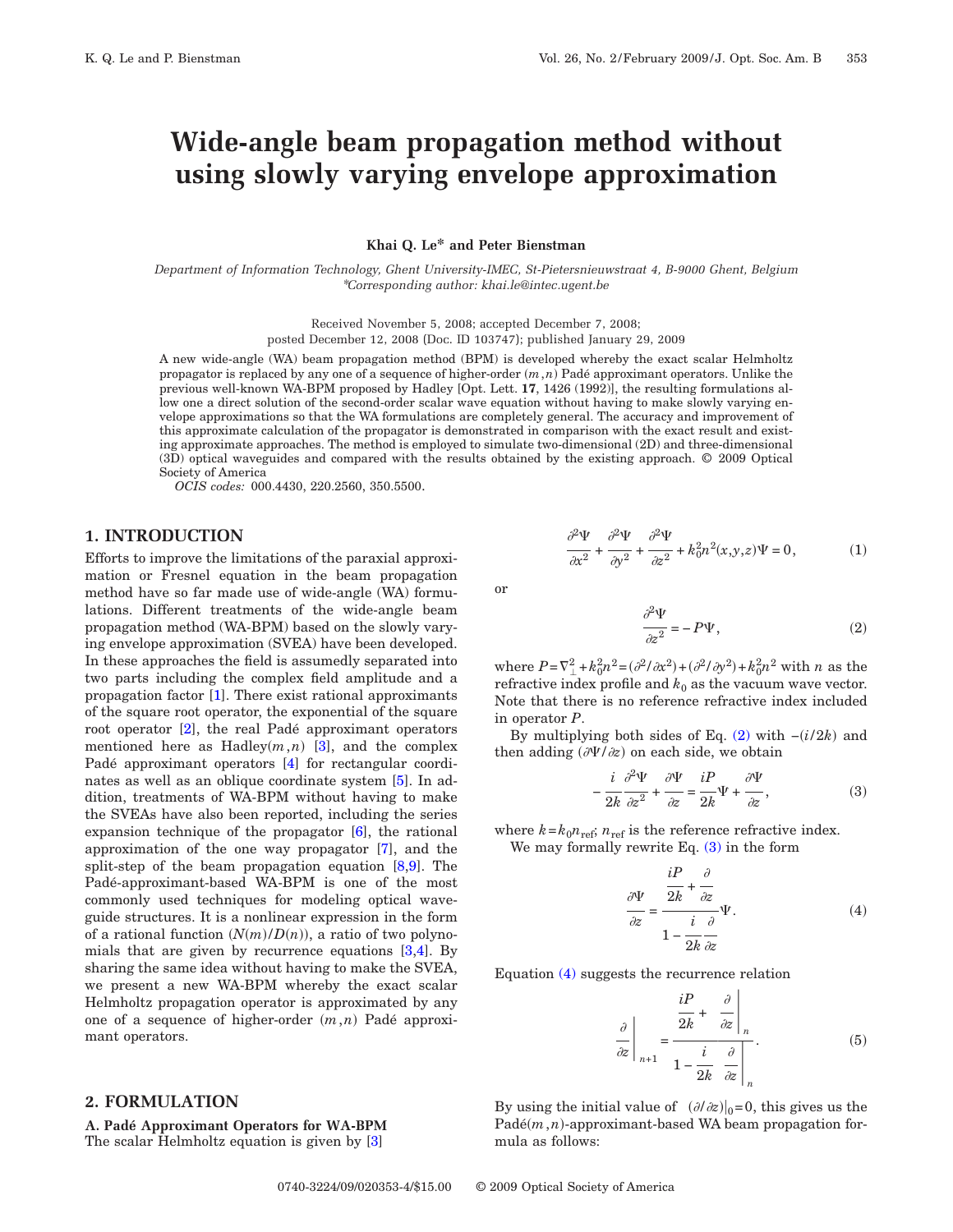$$
\frac{\partial \Psi}{\partial z} \approx i k \frac{N(m)}{D(n)} \Psi,
$$
\n(6)

<span id="page-1-3"></span>where  $N(m)$  and  $D(n)$  are polynomials in  $X = (P/k^2)$ . The most useful low-order Padé approximant operators are shown in Table [1.](#page-1-0)

## **B. Analytical Assessment of WA-BPM**

If Eq.  $(4)$  is compared to a formal solution of Eq.  $(2)$  written in the well-known form

$$
\frac{\partial \Psi}{\partial z} = i \sqrt{P} \Psi = ik \sqrt{X} \Psi,
$$
\n(7)

we obtain the approximation formula

$$
\sqrt{X} \approx \frac{N(m)}{D(n)}.\tag{8}
$$

Since the operator  $X$  has a real spectrum, it is useful to consider the approximation of  $\sqrt{X}$  by the Padé approximant propagation operators. Figure [1](#page-1-1) shows the absolute values of  $\sqrt{X}$  and the most useful low-order  $\text{Pad}(m,n)$  approximant operators mentioned as  $KP(m, n)$  with respect to *X*. It is shown that the approximations  $KP(m, n)$  are a good fit to the exact solution of the scalar Helmholtz equation. Furthermore, it is clearly seen that the higher the order of the approximation  $KP(m, n)$  is, the more accurate the approximation to the Helmholtz propagator is. Figure [1](#page-1-1) also shows the approximate approaches to the propagation operator using a traditional Padé approximant  $[10,11]$  $[10,11]$  and the Hadley $(m, n)$ -approximant-based approach [\[3\]](#page-3-2). It is obvious that our resulting method allows one a more accurate approximation to the Helmholtz propagator in a wide range of operator *X* than the previous approaches. However, if the denominator of the approximation  $KP(m, n)$  formula approaches zero, its absolute value approaches  $\infty$  as clearly seen in Fig. [2.](#page-1-2) Physically, our resulting method correctly models waves propagating in the propagating region, where  $X \ge 0$ ,

<span id="page-1-0"></span>**mants for Helmholtz Propagator in Terms of the Operator**  $X = P/k^2$ 

| Order | Expression                                                                                                      |
|-------|-----------------------------------------------------------------------------------------------------------------|
| (1,0) | $\frac{X}{2}$                                                                                                   |
| (1,1) | X<br>$\frac{X}{1+\frac{X}{4}}$                                                                                  |
| (2,2) | $2X+\frac{X^2}{2}$<br>$\frac{3X}{1+\frac{X^2}{2}+\frac{X^2}{16}}$                                               |
| (3,3) | $3X + \frac{5X^2}{2} + \frac{3X^3}{16}$<br>$15X$ $15X^2$ $X^3$<br>$1+\frac{222}{4}+\frac{222}{16}+\frac{2}{64}$ |

<span id="page-1-1"></span>

Fig. 1. (Color online) Absolute values of  $\sqrt{X}$  (solid curve), the most useful low-order traditional Padé approximants, Hadley $(m, n)$ , and  $KP(m, n)$  of  $\sqrt{X}$  (dotted curves).

whereas it incorrectly models waves propagating in the evanescent region, where  $X<0$ . To circumvent this problem, we employ the rotation technique of the square-root operator in the complex plane to address the evanescent waves proposed by Milinazzo *et al.* [\[12\]](#page-3-11). From Fig. [2,](#page-1-2) it is clearly shown that the rotated  $KP(1,1)$  could give the evanescent wave the desire damping and allow one a good approximation to the true Helmholtz equation.

#### **C. Numerical Implementation of WA-BPM**

<span id="page-1-4"></span>One of the most commonly used techniques to numerically deal with Eq.  $(6)$  is the finite difference method  $[3]$ . Finite difference equations may be derived from Eq. [\(6\)](#page-1-3) by clearing the denominator and centering with respect to *z* in the usual way,

$$
D(\Psi^{n+1} - \Psi^n) = \frac{ik\Delta z}{2} N(\Psi^{n+1} + \Psi^n).
$$
 (9)

Equation [\(9\)](#page-1-4) can be solved effectively by the multistep Table 1. Most Useful Low-Order Padé Approxi-<br>
<u>method</u> whereby each component step is treated by the

<span id="page-1-2"></span>

Fig. 2. (Color online) Absolute values of  $\sqrt{X}$  (solid curve), the first-order (solid curve with circles), and rotated (dotted curve) *KP*(1,1) approximant of  $\sqrt{X}$ .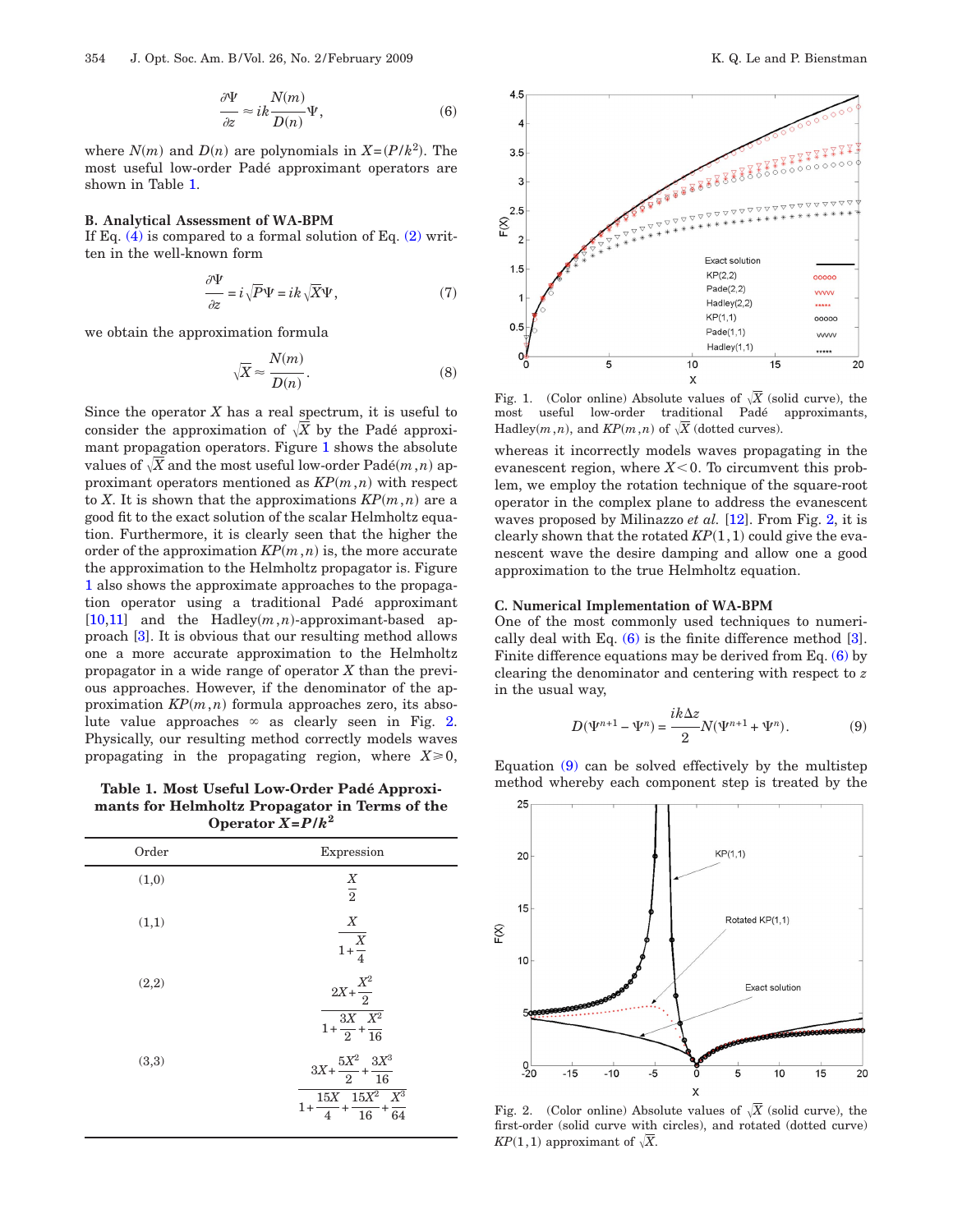traditional direct matrix inversion for two-dimensional (2D) problems [\[13\]](#page-3-12). However, for large three-dimensional (3D) problems requiring the frequently matrix inversion during a propagation direction it is a numerically intensive task. Recently, we reported the approach solving these problems effectively and accurately by using the new complex Jacobi iterative (CJI) method [\[4\]](#page-3-3). The utility of the CJI technique depends mostly upon its execution speed dominated by the amount of effective absorption (or medium loss). If the medium loss is high, the convergence rate is thus fast.

<span id="page-2-0"></span>For WA-BPMs based on the Hadley(1,1) approximant, the propagation equation is given by

$$
(1 + \xi_{\text{Hadley}} P_{\text{Hadley}}) \Psi^{n+1} = (1 + \xi_{\text{Hadley}}^* P_{\text{Hadley}}) \Psi^n, (10)
$$

where  $P_{\text{Hadley}} = \nabla_{\perp}^2 + k_0^2 (n^2 - n_{\text{ref}}^2) = (\partial^2 / \partial x^2) + (\partial^2 / \partial y^2) + k_0^2 (n^2)$  $-n_{\text{ref}}^2$ ,  $\xi_{\text{Hadley}} = (1/4k^2) - (i\Delta z/4k)$ ,  $\xi_{\text{Hadley}}^*$  is the complex conjugate of  $\xi_{\text{Hadley}}$ , and  $\Delta z$  is the propagation step size. For those based on the  $KP(1,1)$  approximant, the propagation equation is given by

$$
(1 + \xi_{KP} P_{KP}) \Psi^{n+1} = (1 + \xi_{KP}^* P_{KP}) \Psi^n, \tag{11}
$$

<span id="page-2-1"></span>where  $P_{KP} = \nabla^2 + k_0^2 n^2 = (\partial^2 / \partial x^2) + (\partial^2 / \partial y^2) + k_0^2 n^2$ ,  $\xi_{KP}$  $=(1/4k^2)-(i\Delta z/2k)$ , and  $\xi_{KP}^*$  is the complex conjugate of  $\xi_{\!K\!P}$ .

If the CJI technique is employed to solve Eqs.  $(10)$  and [\(11\),](#page-2-1) their medium losses are determined by the imaginary part of  $1/\xi_{\text{Hadley}}$  and  $1/\xi_{\text{KP}}$ , respectively [\[4\]](#page-3-3). The amount of the medium loss of the WA beam propagation equation based on  $Hadley(1,1)$  and  $KP(1,1)$  approximants with respect to the propagation step size  $\Delta z$  at the wavelength  $\lambda = 0.633 \mu m$  and the reference refractive index  $n_{\text{ref}} = 3.3$  $n_{\text{ref}} = 3.3$  $n_{\text{ref}} = 3.3$  is depicted in Fig. 3. It is seen that for  $\Delta z$  $0.0216 \mu m$  the medium loss (and thus the convergence rate) of the WA propagation equation based on  $KP(1,1)$  is higher than that of Hadley $(1,1)$ . Therefore, the loss is high for a typical choice of  $k\Delta z$ . This is a condition that

<span id="page-2-2"></span>

Fig. 3. Medium loss of WA beam propagation using CJI based on Hadley $(1,1)$  (dotted curve) and  $KP(1,1)$  approximant (solid curve).

favors a more rapid convergence for a  $KP(1,1)$ approximant-based WA-BPM using CJI than that of Ha $dley(1,1)$ .

## **3. APPLICATION**

To prove the applicability and the accuracy of this method, we now employ it to study 2D and 3D optical waveguide problems whereby the WA beam propagation is needed and compared with those obtained by the existing approach. For the 2D case, we consider a *Y*-junction waveguide. The parameters needed for the calculations are the same as in [\[14\]](#page-3-13). The fundamental mode for the slab of width  $w=0.2 \mu m$  after propagating through 21  $\mu m$ at wavelength  $\lambda = 0.633 \mu m$  is depicted in Fig. [4.](#page-2-3) For a small propagation step size  $\Delta z = 0.01 \mu m$  due to the high effective loss in the propagation medium the CJI technique for WA-BPM based on the  $KP(1,1)$  approximant performed the propagation in 1047 s whereas that of the Hadley $(1,1)$  approximant required 1552 s.

For the 3D case, we consider the guided-mode propagation in the *Y*-branch rib waveguide [\[4\]](#page-3-3). The initial rib waveguide is split into two 10° tilted waveguides. The fundamental mode of the ridge waveguide of width *w* =2  $\mu$ m for the polarization TE mode at 0.633- $\mu$ m in wavelength is used as the excited field at *z*=0. The field pattern at  $z = 3(\mu m)$  calculated by Hadley's and our approach is depicted in Fig. [5.](#page-3-14) For a propagation step size  $\Delta z$ =0.1  $\mu$ m, the resulting time of CJI for the Hadley(1,1)approximant-based WA-BPM is 42 s while runtime for that of the  $KP(1,1)$ -approximant-based one is 61 s. It is seen that the CJI for the  $KP(1,1)$ -approximant-based WA-BPM is faster for a small propagation step size and slower for a large one than that of the Hadley $(1,1)$ approximant-based WA-BPM. This is due to the amount of effective absorption as shown in Section 2. As shown in Figs. [4](#page-2-3) and [5,](#page-3-14) for modeling these structures the improvement of our approach compared to Hadley's one in terms

<span id="page-2-3"></span>

Fig. 4. Input beam at  $z=0$  (solid curve that peaks in center) and output beam at  $z=21 \mu m$  in a 2D *Y*-branch rib waveguide calculated by WA-BPM based on  $KP(1,1)$  (solid curve that peaks on left and right) and Hadley(1,1) (circles).